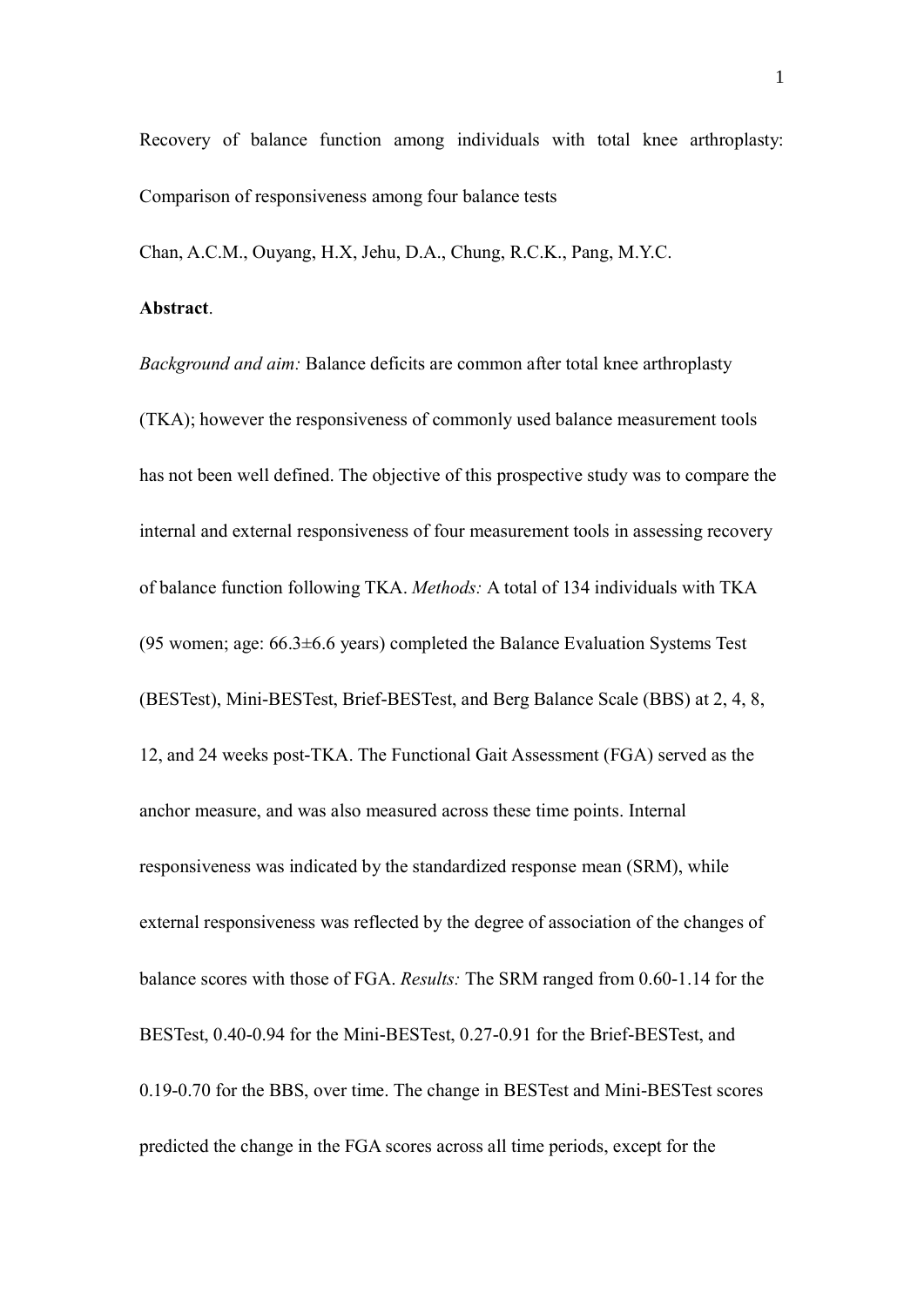Mini-BESTest between weeks 12-24, accounting for 13 %-27 %, and 12 %-24 % of the variance, respectively. The Brief-BESTest scores only predicted FGA scores between the weeks 2-4  $(R^2=20\%)$ . The changes in BBS scores were not associated with the FGA. *Conclusion:* The BESTest was the most responsive in measuring recovery of balance among individuals with TKA. The Mini-BESTest is a reasonable option during time constraints.

*Keywords:* balance; osteoarthritis; total knee arthroplasty; psychometrics; mobility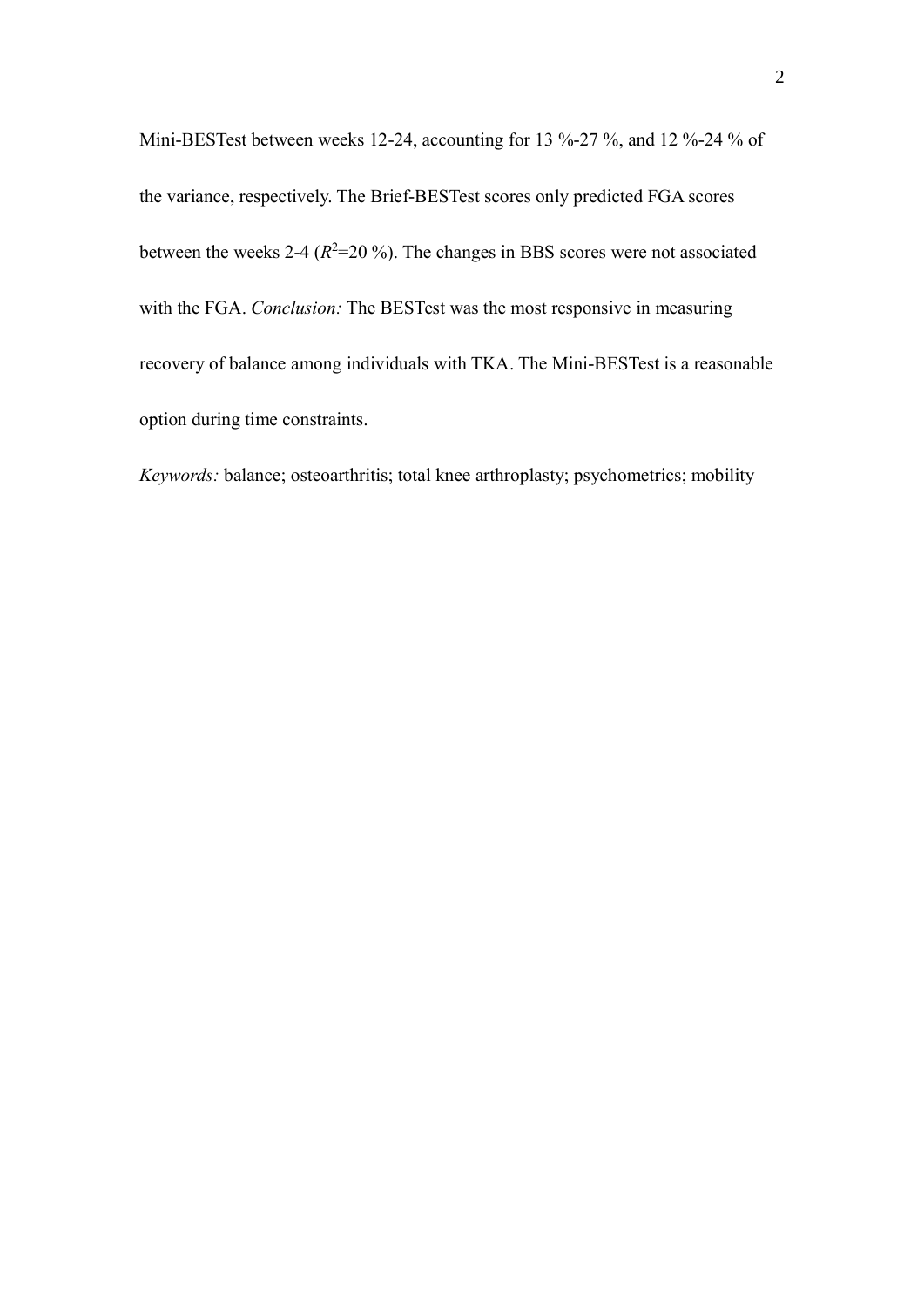#### **1. Introduction**

Total Knee Arthroplasty (TKA) is recognized as a beneficial intervention for end-stage knee osteoarthritis. While TKA can improve ambulatory function, certain physical impairments (e.g., balance, knee muscle strength, proprioception) may persist [1,2]. Indeed, the fall rate has been reported to be as high as 33% 6 months post-operatively [3]. Considering the negative consequences of falls (e.g., peri-prosthetic fractures) [4], understanding balance problems in patients after TKA is clinically important. Balance measurement tools must have sufficient responsiveness to detect clinically meaningful changes as well as adequately assess the effectiveness of post-operative interventions. Internal responsiveness reflects the ability of a measure to change over a pre-specified time, while external responsiveness is the extent to which changes in a measure relate to corresponding changes in a clinical reference measure [5,6].

The Berg Balance Scale (BBS) has been widely used in the TKA population to assess balance performance [7]. The BBS has been largely responsive in detecting changes in balance ability in individuals with TKA and total hip arthroplasty after 5-7 weeks of home-based exercise [7]. Nevertheless, the BBS has shown considerable ceiling effects in individuals with Parkinson's disease [8] and chronic stroke [9], as well as less responsiveness than the BESTest in individuals with Parkinson disease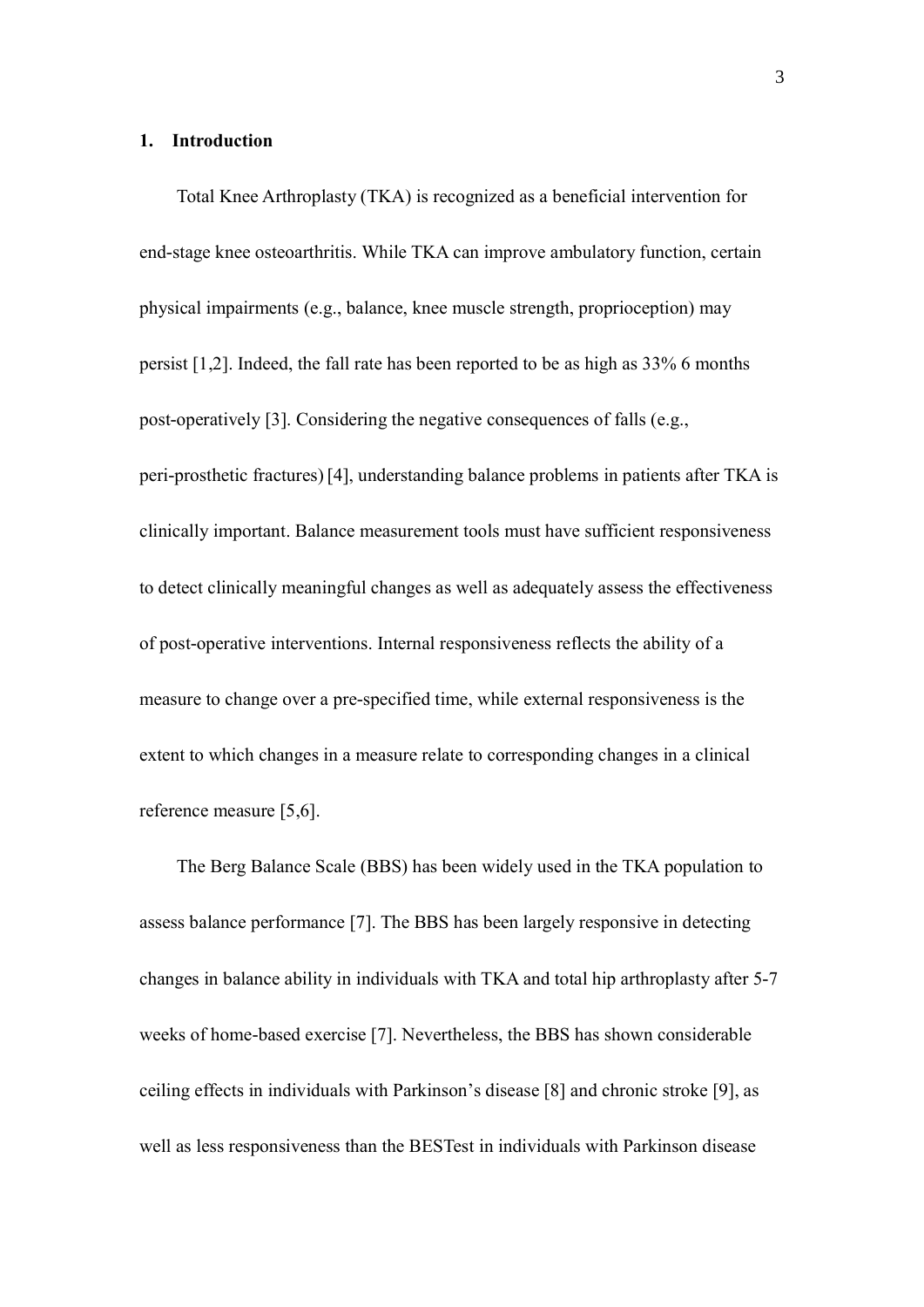[10] and subacute stroke [11].

The Balance Evaluation Systems Test (BESTest) is another commonly used balance assessment tool. More recently, condensed versions of the BESTest, namely the 16-item Mini-BESTest [12] and the 8-item Brief-BESTest [13] have been developed. The BESTest has been shown to be more responsive than the Mini-BESTest in individuals with Parkinson disease [10] and subacute stroke [11]. It was also largely responsive in assessing changes in patients with different balance disorders following physiotherapy [14]. Importantly, the responsiveness of different balance tools has not been previously explored in the TKA population.

Thus, the purpose of this study was to compare the internal and external responsiveness of four commonly used balance assessments (i.e., three versions of the BESTest, and the BBS) in individuals with TKA. It was hypothesized that the BESTests would show greater responsiveness compared to the BBS, as the BBS has been subject to ceiling effects [8,9].

# **2. Methods**

## *2.1. Participants*

Individuals who were admitted to the Joint Replacement Centre of the Buddhist Hospital in Hong Kong for TKA from February 2013 to January 2014 and referred to out-patient physiotherapy were recruited. The implants used were cemented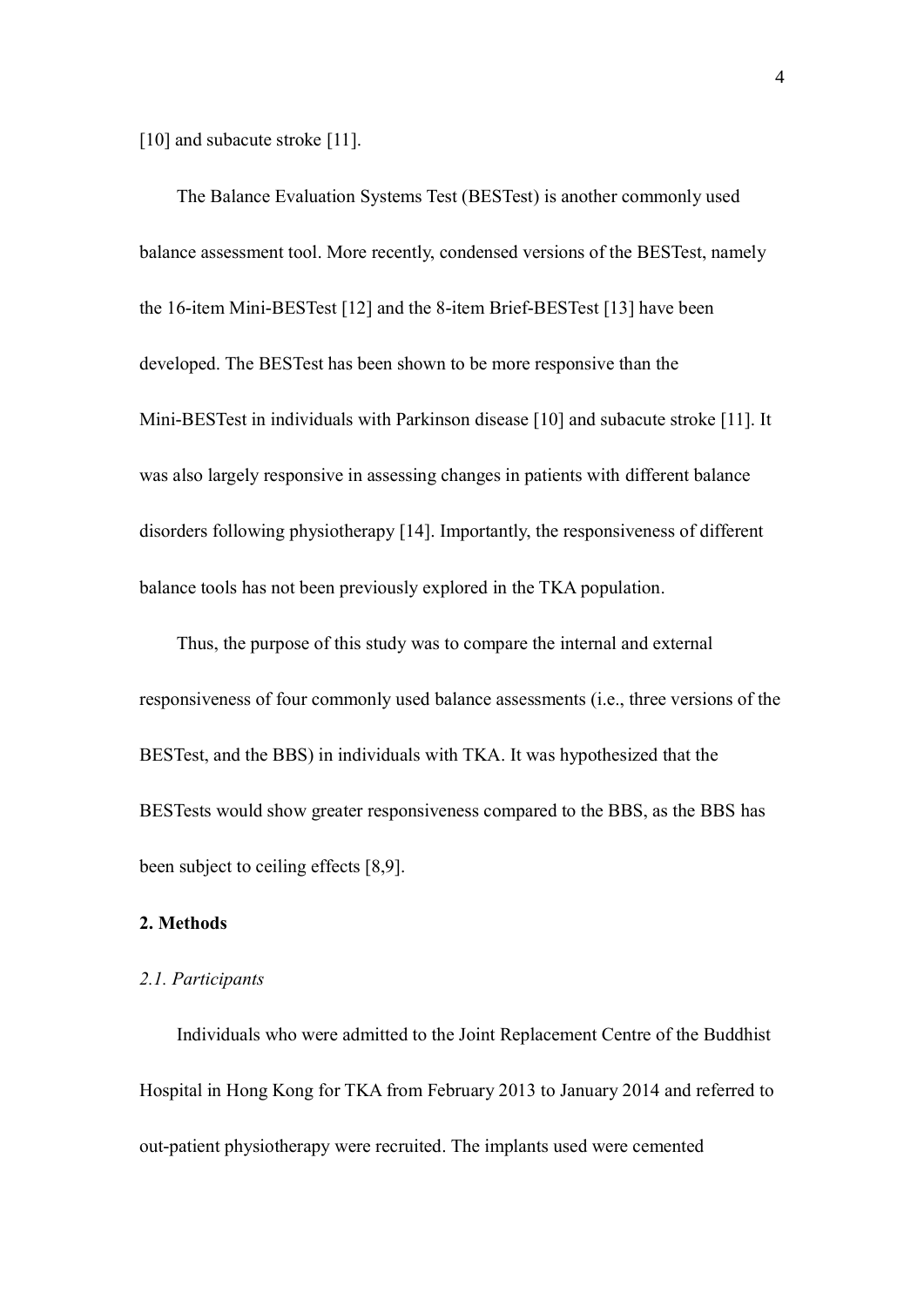cruciate-substituting prostheses (Zimmer model: NexGen LPS-Flex, UK). The inclusion criteria consisted of individuals aged 50-85 years with diagnosed knee osteoarthritis with a first occurrence of TKA; as well as being able to follow verbal instructions and provide informed consent. Exclusion criteria were: TKA due to rheumatoid arthritis or traumatic injury; previous history of surgery in the lower limbs; and known medical diagnoses that affect balance (e.g., stroke). This study was approved by the Human Research Ethics Subcommittee in accordance with the Declaration of Helsinki.

## *2.2. Sample size estimation*

A small to medium effect size was estimated (Cohen's *d*=0.40), because although the amount of recovery expected post-TKA should be more substantial in the first 12 weeks, considerable variability in the degree of recovery across patients was expected [15]. Moreover, some recovery, albeit at a slower rate, can still be expected between 12-24 weeks [15]; it is therefore important to have an adequate sample size to detect changes in balance at later stages of recovery, as well as differences in responsiveness among the four balance tests when the rate of recovery attenuates. Thus, in order to detect a significant difference in balance between two given time points, with a power of 0.90, an alpha of 0.01, and an attrition rate of 20%, a minimum of 136 individuals with TKA was required.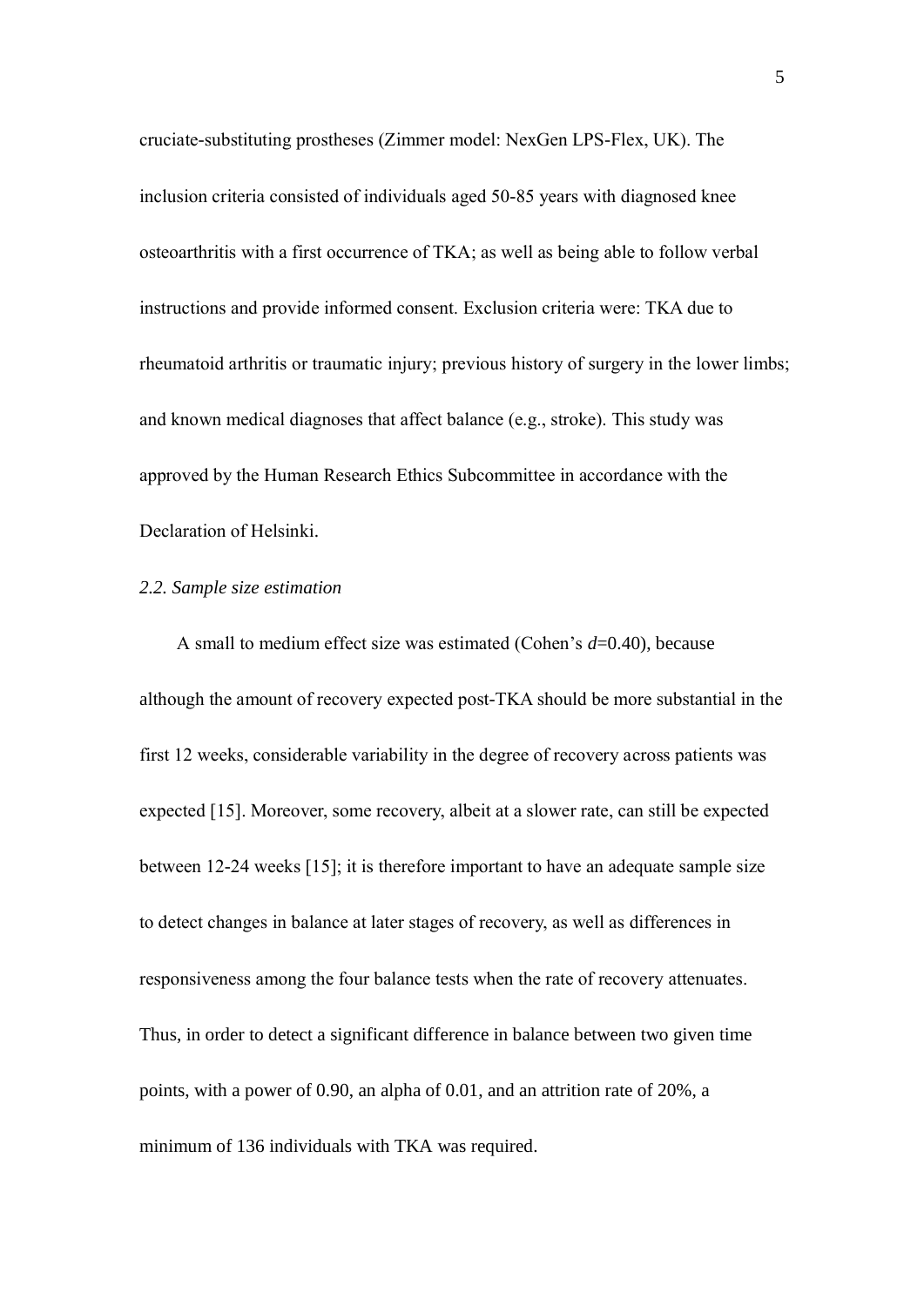#### *2.3. Procedures*

For this prospective study, demographic information was obtained from medical records and patient interviews (Table 1). The participants attended the first out-patient physiotherapy and assessment session 2 weeks after TKA. The physiotherapy sessions typically consisted of electrotherapy for pain and edema control, mobilization and strengthening exercises, as well as gait and balance training, once or twice per week for 8-10 weeks.

The BESTest, BBS and the FGA were administered in a randomized sequence at 2, 4, 8, 12, and 24 weeks post-TKA. Participants were independently evaluated by one of the three raters who were physical therapists with over 10 years of experience. Based on the patient's performance on the BESTest, the therapist provided a rating according to the specific scoring criteria of the Mini-BESTest and Brief-BESTest. The inter-rater reliability has been previously reported to be excellent in the TKA population (BESTest: ICC=0.99; Mini-BESTest: ICC=0.96; Brief-BESTest: ICC=0.97; BBS: ICC=0.98; FGA: ICC=0.93) [16]. The various versions of the BESTest, BBS and FGA have all elicited good concurrent and convergent validity in individuals with TKA (*r*=0.67-0.93) [16].

*2.4. Balance assessment tools*

*2.4.1 BESTest*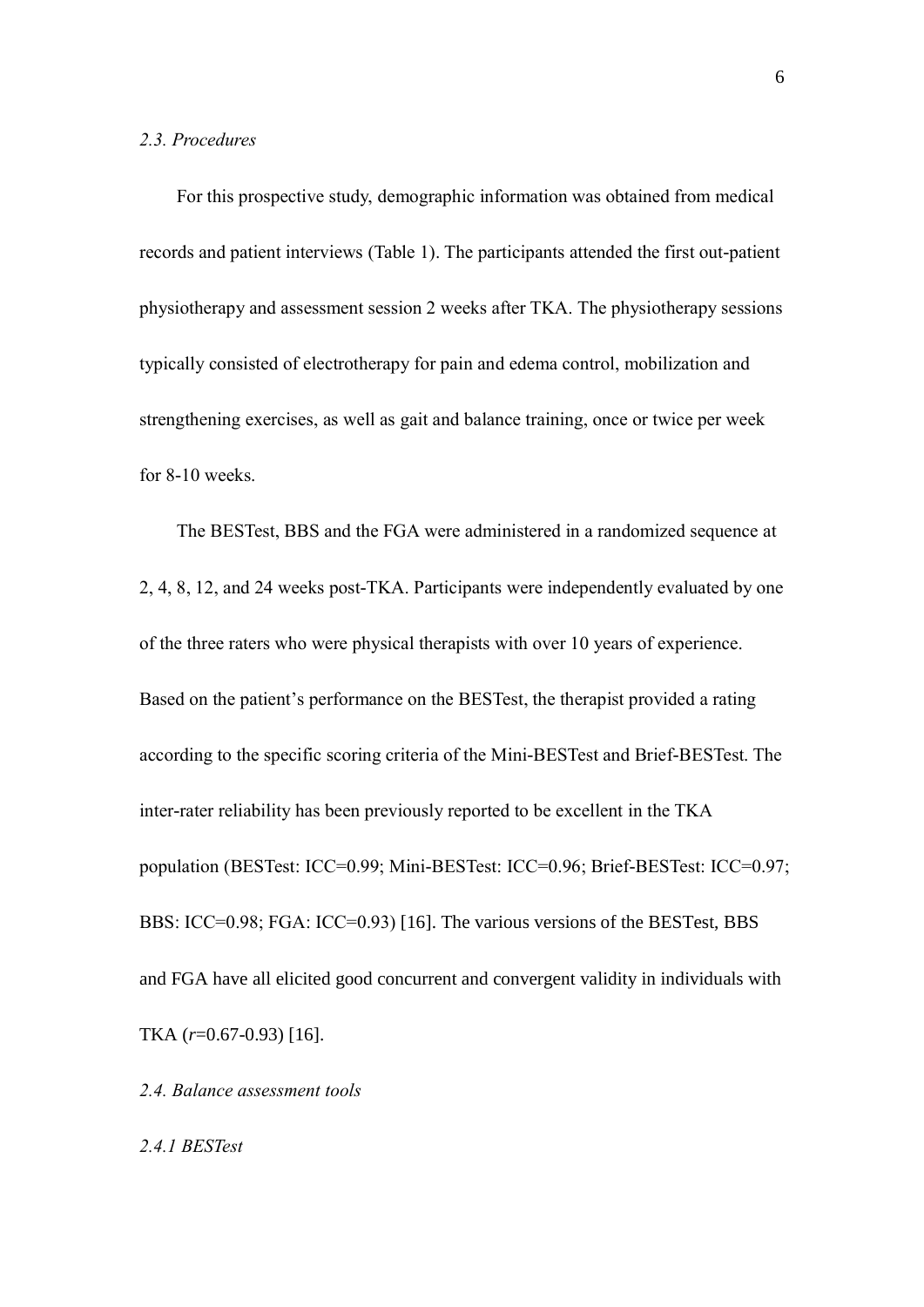The BESTest contains 36 items grouped into six specific postural control systems. Each item was scored on a 4-level ordinal scale from 0 (i.e., severely impaired balance) to 3 (i.e., no balance impairment), and was converted to a percentage for subsequent analyses [12].

*2.4.2. Mini-BESTest*

The Mini-BESTest contains 16 items from the original BESTest. Unlike the BESTest, each item is scored on a 3-level ordinal scale from 0 (severely impaired balance) to 2 (i.e., no balance impairment) [12].

*2.4.3. Brief-BESTest*

The Brief-BESTest is comprised of 8 items. The scoring method for each item was identical as described in the full BESTest [13].

*2.4.4. BBS*

The BBS is a 14-item functionally-oriented balance assessment. Each task was scored on a scale from 0 (i.e., severely impaired balance) to 4 (i.e., no balance impairment) [17].

## *2.4.5. Functional Gait Assessment (FGA)*

The 10-item FGA served as the reference measure, as walking is an important activity of daily living, and improvement in balance was presumably a contributing factor to recovery of walking function. Indeed, one of the balance domains measured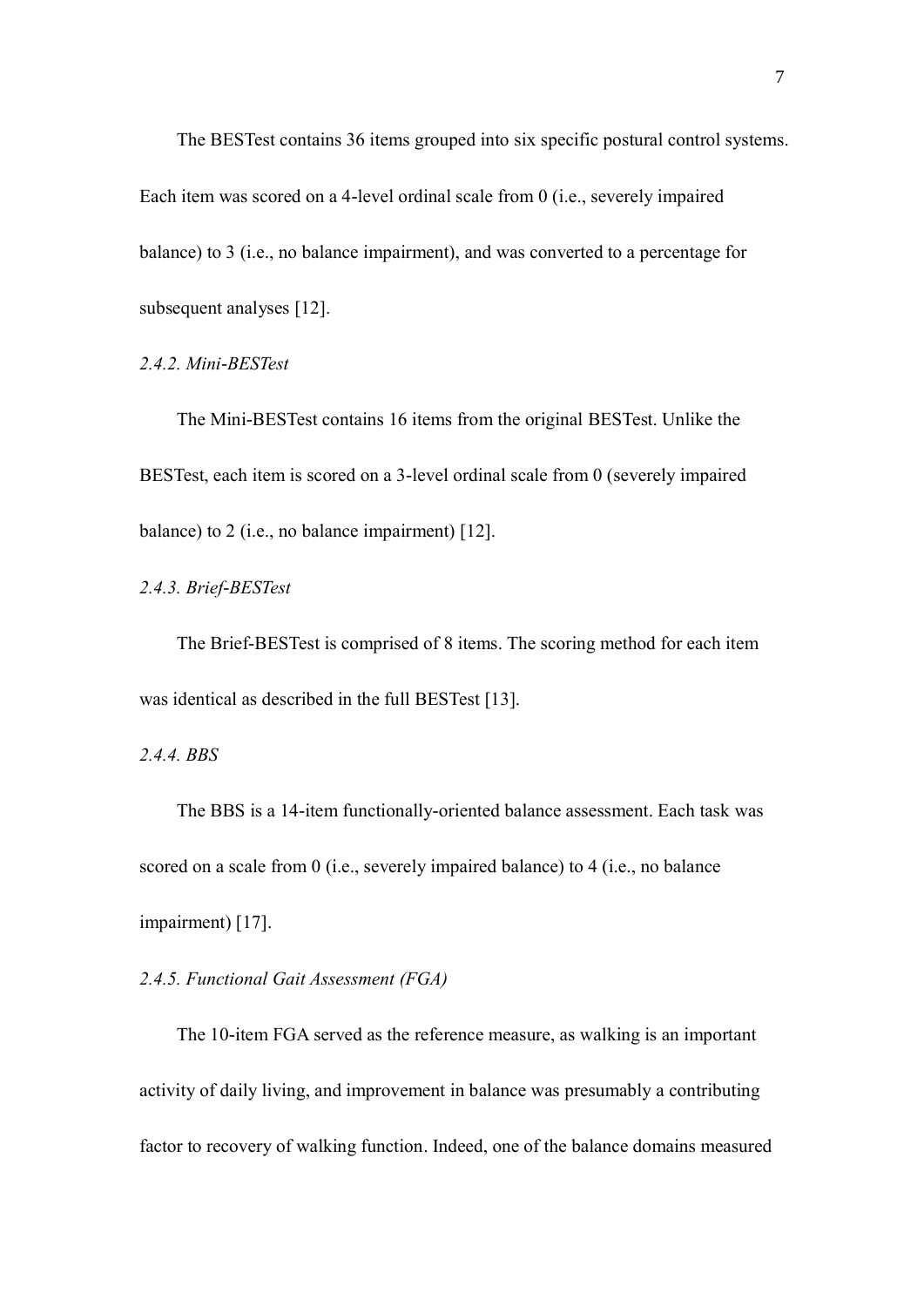in the three BESTests is "Stability in Gait". The reference measure should have a nontrivial relationship with the outcome measures [18]. Since a moderate relationship between FGA and BBS has been exhibited in individuals with TKA and other conditions; the FGA was considered to be a viable anchor measure [16,18]. Each item was scored on an ordinal scale from 0 (i.e., severely impaired balance) to 3 (i.e., no balance impairment) [19]. It has demonstrated moderate to excellent reliability and validity in a range of populations, including individuals with TKA [16,19,20].

### *2.5 Data analyses*

The skewness of the distribution of scores was examined for each balance measure at the five different time points. Positive skewness >1 has been suggested to be indicative of a floor effect, while negative skewness <-1 may reflect a ceiling effect [21]. The presence of a ceiling effect may affect the ability of the measurement tool to detect recovery in balance function over time (i.e., responsiveness). Accordingly, bootstrapping (R Statistical Software with Bootstrapping methods, version 2.15.2, Bell Laboratories, Murray Hill, New Jersey, USA) was conducted to compare the degree of skewness in score distribution among the four balance measures (i.e., 6 comparisons: adjusted  $\alpha$ <0.008) at each time point. For a given balance test, the skewness of scores was also compared across all five time points using the bootstrapping method (10 comparisons: adjusted  $\alpha$ <0.005).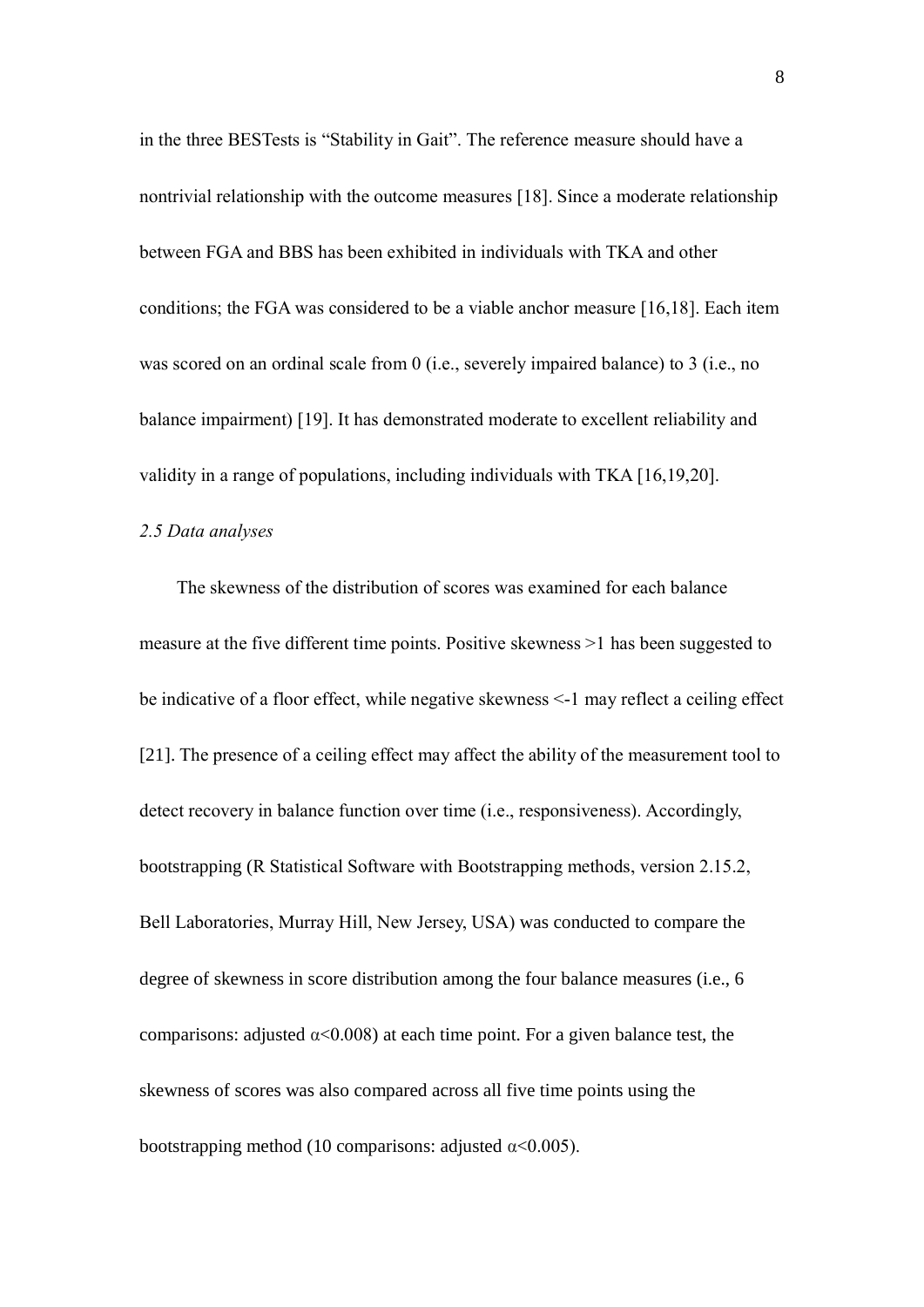#### *2.5.1. Internal responsiveness*

To assess internal responsiveness, the balance scores were examined to determine whether they demonstrated a significant change over time. Because the data were not normally distributed, the non-parametric Friedman test was used ( $\alpha$ <0.05). Post-hoc Wilcoxon signed-rank tests were used next to compare the balance scores between two consecutive time points (i.e., 2 vs 4 weeks; 4 vs 8 weeks, 8 vs 12 weeks, 12 vs 24 weeks; 4 comparisons: adjusted  $\alpha$ <0.012). The Standard Response Mean (SRM) was also used as an indicator of internal responsiveness. Within-subject differences in balance scores between two consecutive assessment time points were calculated by dividing the mean change score by the standard deviation of the change score. SRM>0.80, 0.50-0.80 and 0.20-0.50 represent large, medium, and small internal responsiveness, respectively [6]. For a given time period, the SRM values between balance tests were compared using the Friedman test, followed by post-hoc Wilcoxon signed-rank test (6 comparisons: adjusted  $\alpha$ <0.008). For a given balance test, the same statistical tests were used to compare the SRM values across all four time periods (i.e., 6 comparisons, adjusted  $\alpha$ <0.008). Compared to other approaches that determine internal responsiveness (e.g., t-tests), the SRM removes the dependency on the sample size, which has been suggested to be irrelevant when calculating responsiveness [6].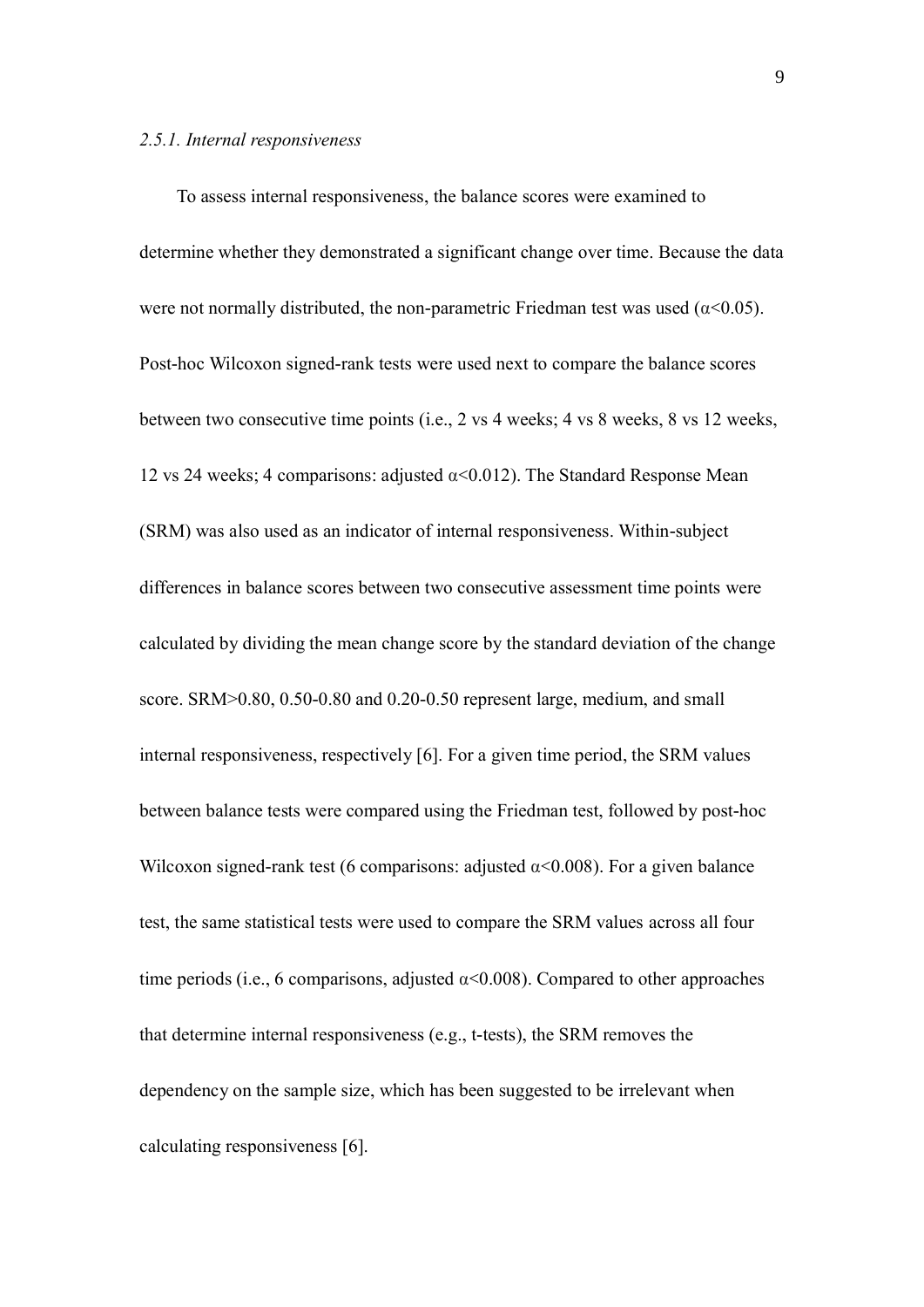#### *2.5.2. External responsiveness*

External responsiveness was established based on associations between the reference measure and the tested measures [6,22]. Since the data were not normally distributed, the Friedman test was used to determine whether a significant change in FGA scores emerged over time ( $\alpha$ <0.05). Post-hoc Wilcoxon signed-rank tests compared FGA scores between two consecutive time points (4 comparisons, adjusted  $\alpha$ <0.012). Separate simple linear regressions were performed to assess the strength of correlations between the change in scores of each balance test and that of the FGA for each of the four time periods (i.e., 2-4 weeks, 4-8 weeks, 8-12 weeks, 12-24 weeks). The  $R<sup>2</sup>$  value generated from the regression analysis reflected the extent to which the change in balance scores explained the change in the FGA scores. This analysis reflected the ability of the assessment tools to predict changes in the external standard [6]. The difference in  $R^2$  values among the four balance tests was analyzed with Steiger's *Z*-tests (6 comparisons: adjusted  $\alpha$ <0.008) [23]. The  $R^2$  values within balance assessments among the four time periods were compared using the Fisher's Z-tests (6 comparisons: adjusted  $\alpha$ <0.008).

# **3. Results**

### *3.1. Participant characteristics*

A total of 146 patients were recruited. Twelve withdrew from the study at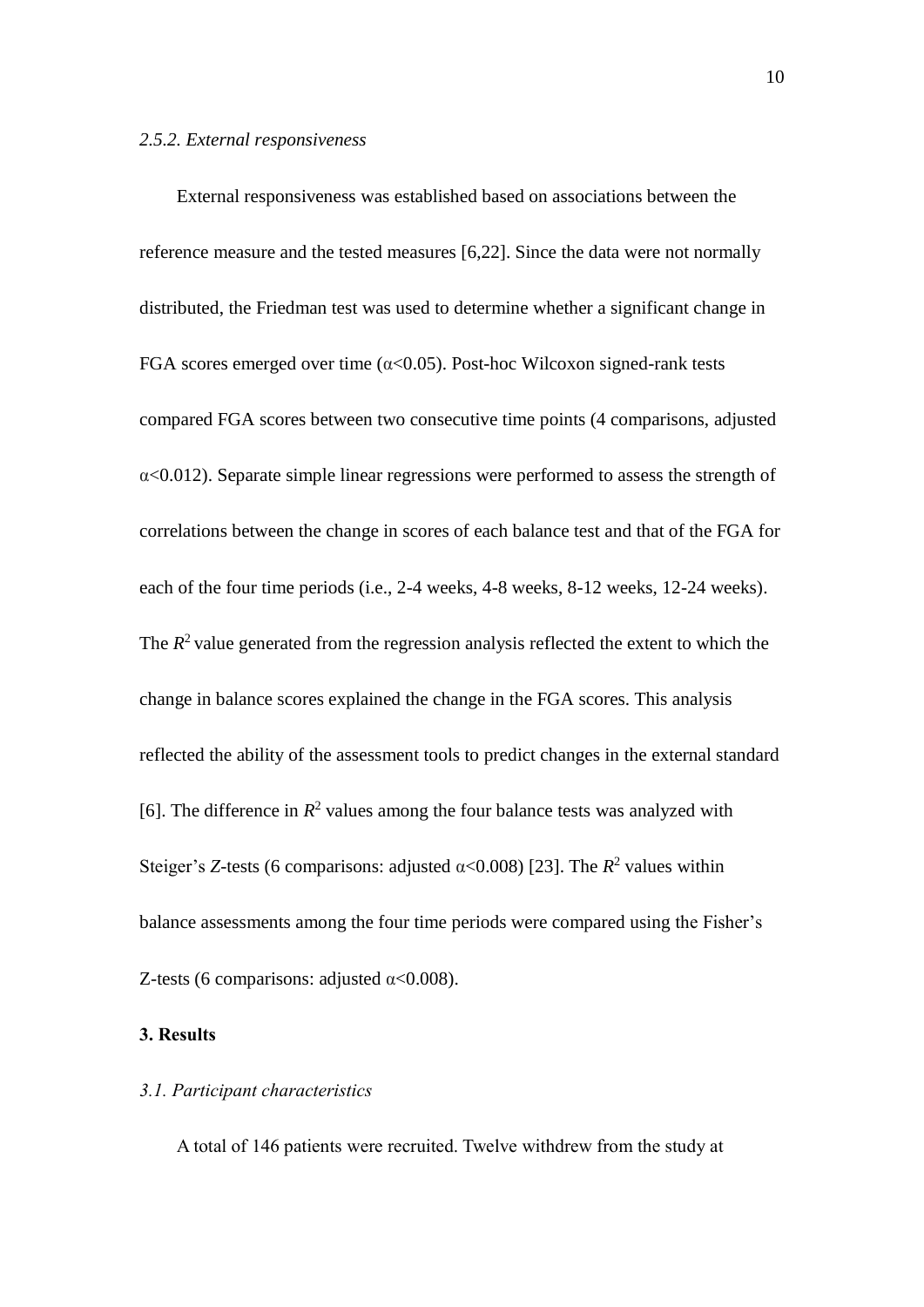different follow-up assessment sessions, leaving 134 individuals with complete data sets. Participant characteristics are summarized in Table 1. None of the participants required a walking aid during testing.

## *3.2. Score distribution*

Table 2 shows the data on skewness of the score distributions. The skewness of the various versions of the BESTest ranged between -1 to 1 across all time points; however the BBS exhibited a skewness of <-1 across all time points. The three versions of the BESTest were less skewed than the BBS across all five time points (*p*<0.008). Both the Mini-BESTest and Brief-BESTest were less skewed at baseline compared to all other time points  $(p<0.005)$ .

## *3.3. Internal responsiveness*

Table 3 presents the improvement in balance scores across testing sessions. All four balance measures exhibited higher balance scores over time (*Z* range: 3.31-9.97, *p*<0.012), except the BBS scores from 12 to 24 weeks (*p*=0.029).

Table 4 shows the change in SRM values of the four balance measures over time. Generally, the SRM values demonstrated gradual reduction as time progressed. All balance tests demonstrated greater SRM during weeks 2-8 than weeks 12-24 (*Z* range: 3.59-6.50, *p*<0.008). Both the BESTest and Mini-BEST exhibited greater SRM in weeks 8-12 compared to weeks 12-24 (*Z* range: 2.69-5.55, *p*<0.008). The SRM of all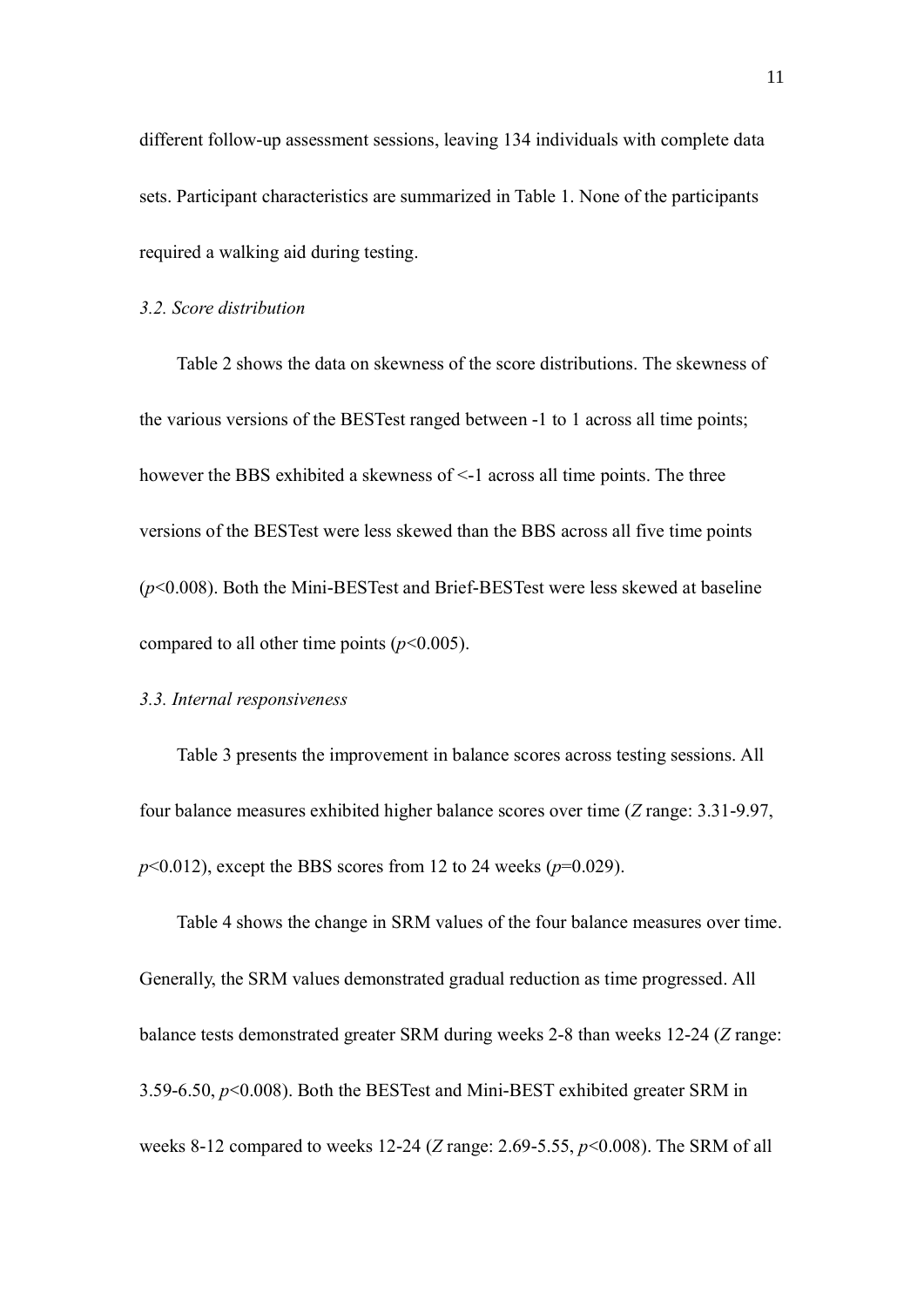balance tests were greater during weeks 2-4 than in weeks 8-12 (*Z* range: 3.16-3.78, *p*<0.008).

When comparing the magnitude of SRM between balance assessments, the BESTest was more responsive than the BBS and Brief-BESTest across all four time periods (*Z* range: 3.35-5.16, *p*<0.008). The BESTest was also more responsive than the Mini-BESTest across all time points (*Z* range: 3.02-3.94, *p*<0.008), except weeks  $8-12$  ( $p<0.008$ ). The Mini-BESTest was more responsive than the BBS from week 2-12 (*Z* range: 2.65-3.94, *p*<0.008).

## *3.4. External responsiveness*

FGA scores improved over time with recovery (*Z* range: 5.72-9.92, *p*<0.012; Table 3). The change in BESTest and Mini-BESTest scores explained 13-27 % and 12-24 % of the variance of the FGA change scores respectively, depending on the time period (*p*<0.008; Table 5). The change in Brief-BESTest scores was only associated with the change in FGA scores during weeks 2-4  $(R^2=0.20)$ . The change in BBS scores was not associated with the change in FGA scores across any of the 4 time periods. During weeks 2-4, the  $R^2$  of the three versions of the BESTest were higher than the BBS (*Z* range: 2.63-4.42, *p*<0.008). The BESTest was also a stronger predictor of FGA scores relative to the Brief-BESTest during weeks 2-12 (*Z* range: 2.64-4.44, *p*<0.008). With respect to weeks 8-12, the BESTest was a better predictor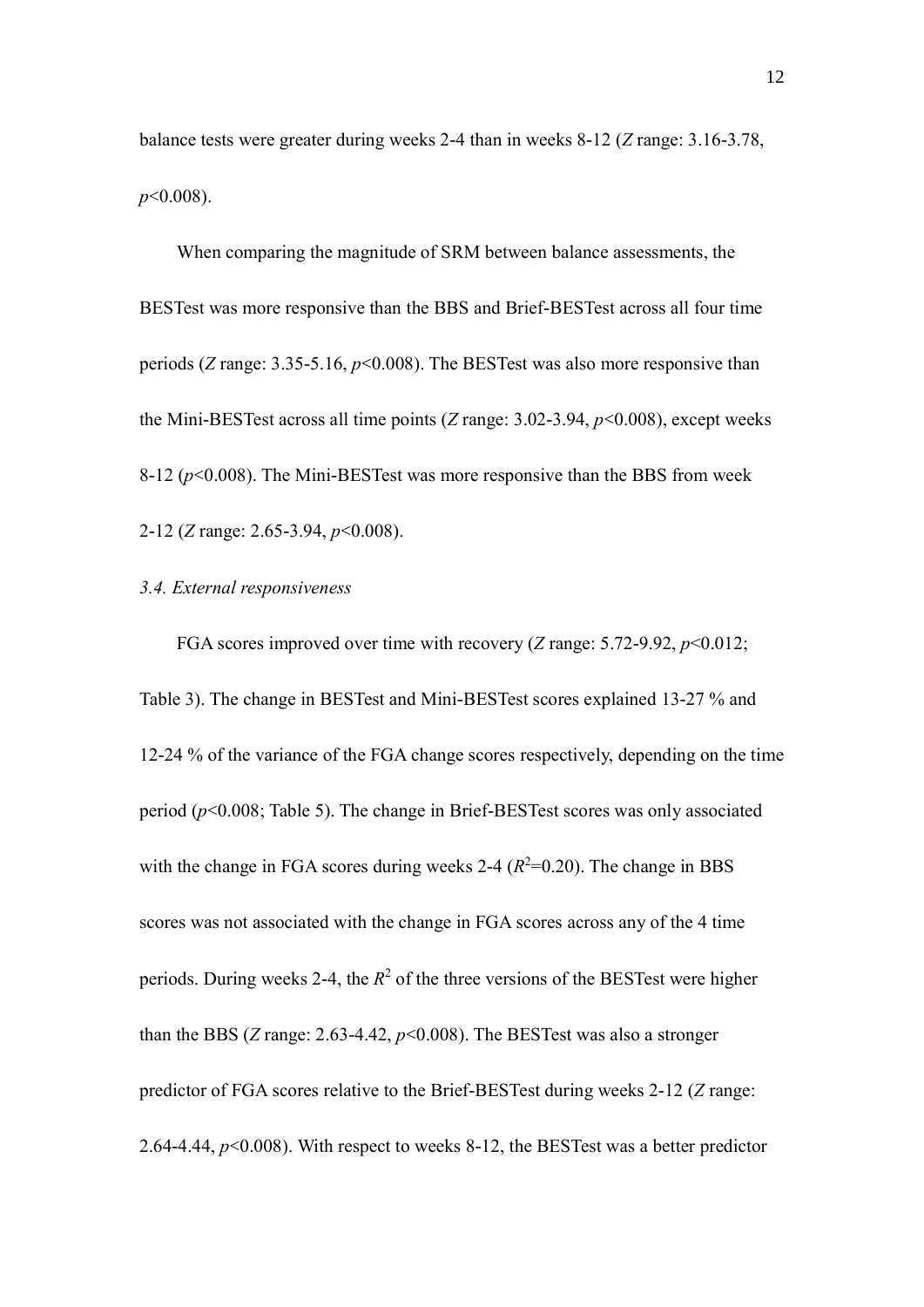than the Brief-BESTest (*Z*=4.44, *p*<0.008). No differences in prediction emerged between weeks 12-24 across the four balance tests. Lastly, the Brief-BESTest and FGA exhibited higher R 2 values between weeks 2-4 than weeks 8-12 (*Z*=3.05, *p*<0.008).

# **4. Discussion**

#### *4.1. Main findings*

This study determined the internal and external responsiveness of the BESTest, the Mini-BESTest, the Brief-BESTest, as well as the BBS in individuals with TKA over several time points within a 24-week period. Overall, the findings support our hypothesis, as among the four balance measures evaluated, the BESTest demonstrated the highest internal and external responsiveness, while the BBS demonstrated the lowest across all measurement time points in individuals post-TKA.

The baseline function of our participants seems to be comparable with previous research. Although our participants scored approximately 10 points higher on the BBS than their counterparts [24] as well as community-dwelling elders at risk for falls [25], our participants were approximately 10 points lower on the BESTest compared to patients with knee osteoarthritis [26]. The BBS has been subject to relatively low test-retest reliability in individuals with chronic obstructive pulmonary disease [27] as well as balance disorders [14], and has exhibited ceiling effects [9,14,16], which may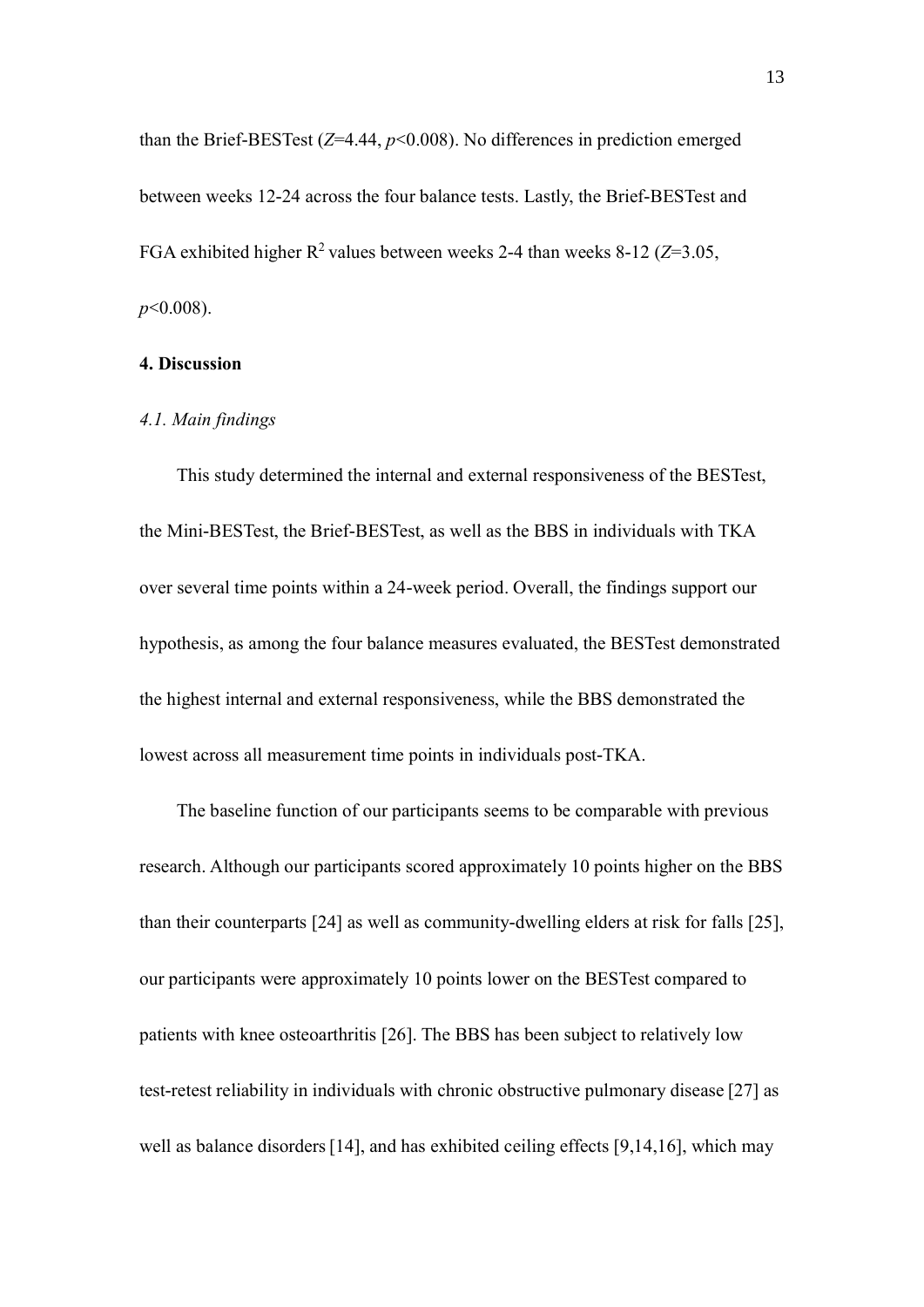account for these discrepancies. More research may be necessary in order to establish normative functional status post-TKA.

## *4.2. Internal responsiveness*

In general, the BESTest and the Mini-BESTest were more internally responsive and less negatively skewed than the BBS. The BBS was originally developed to assess static balance in frail elderly and consists of a number of less demanding tasks (e.g., sitting to standing with and without support) [17]. Accordingly, these test items may be relatively simple for individuals late in recovery, rendering the BBS less effective at discriminating among patients with different levels of impairment. In contrast, the inclusion of more challenging tasks in the three BESTests (e.g., postural responses to external perturbations) may afford these tests to be more sensitive at discriminating between individuals post-TKA over time. The Brief-BESTest may not have exhibited as high of internal responsiveness as the BESTest as it has been shown to be less accurate at discriminating among patients, and it has less internal consistency relative to the Mini-BESTest [13]. Our findings propose that the BESTest and Mini-BESTest may be more sensitive at detecting slight modulations in balance.

The responsiveness of the BBS within the first 12 weeks of recovery (SRM:0.32-0.70) was within the range reported in previous research on individuals with total hip arthroplasty and TKA (SRM:1.90) [7], community-dwelling elderly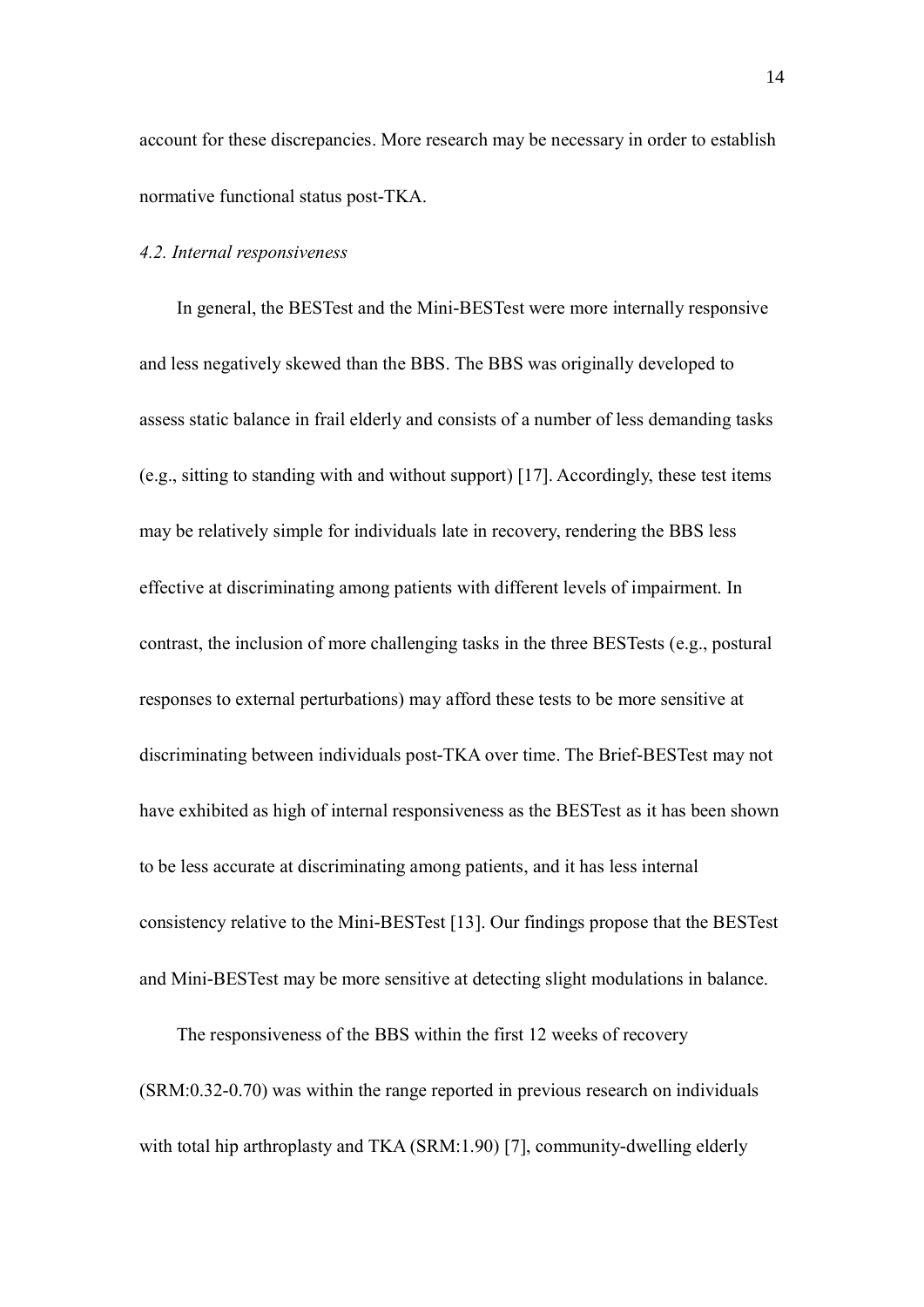(SRM:0.47) [7], multiple sclerosis (SRM:0.74) [28] as well as acute stroke

(SRM:0.74) [29]. Perhaps this wide spectrum of responsiveness can be explained by the variance in the assessment time (i.e., between 1-14 weeks post-rehabilitation) [7,28,29], as longer durations between measurements likely lead to greater responsiveness. Equally, the rate and potential for recovery may also be influenced by the patient population. In contrast, the present findings differed from previous work as the BESTest has been shown to present comparable internal responsiveness to the BBS, but greater internal responsiveness than the Mini-BESTest after an average of 2 weeks of inpatient rehabilitation in individuals with subacute stroke [5]. The discordance in results is likely because of differences in the patient population and functional mobility, as only 10% of their patients were ambulatory at baseline [5]. However, other work has found the Mini-BESTest exhibit greater internal responsiveness relative to the BBS [28]. The sum of these findings lend support to the notion that internal responsiveness should be compared within populations and over a similar time frame.

## *4.3. External responsiveness*

The BESTest and Mini-BESTest demonstrated good external responsiveness, as improvements in balance ability were positively associated with improvements in the FGA reference measure throughout the follow-up period. Once again, the BBS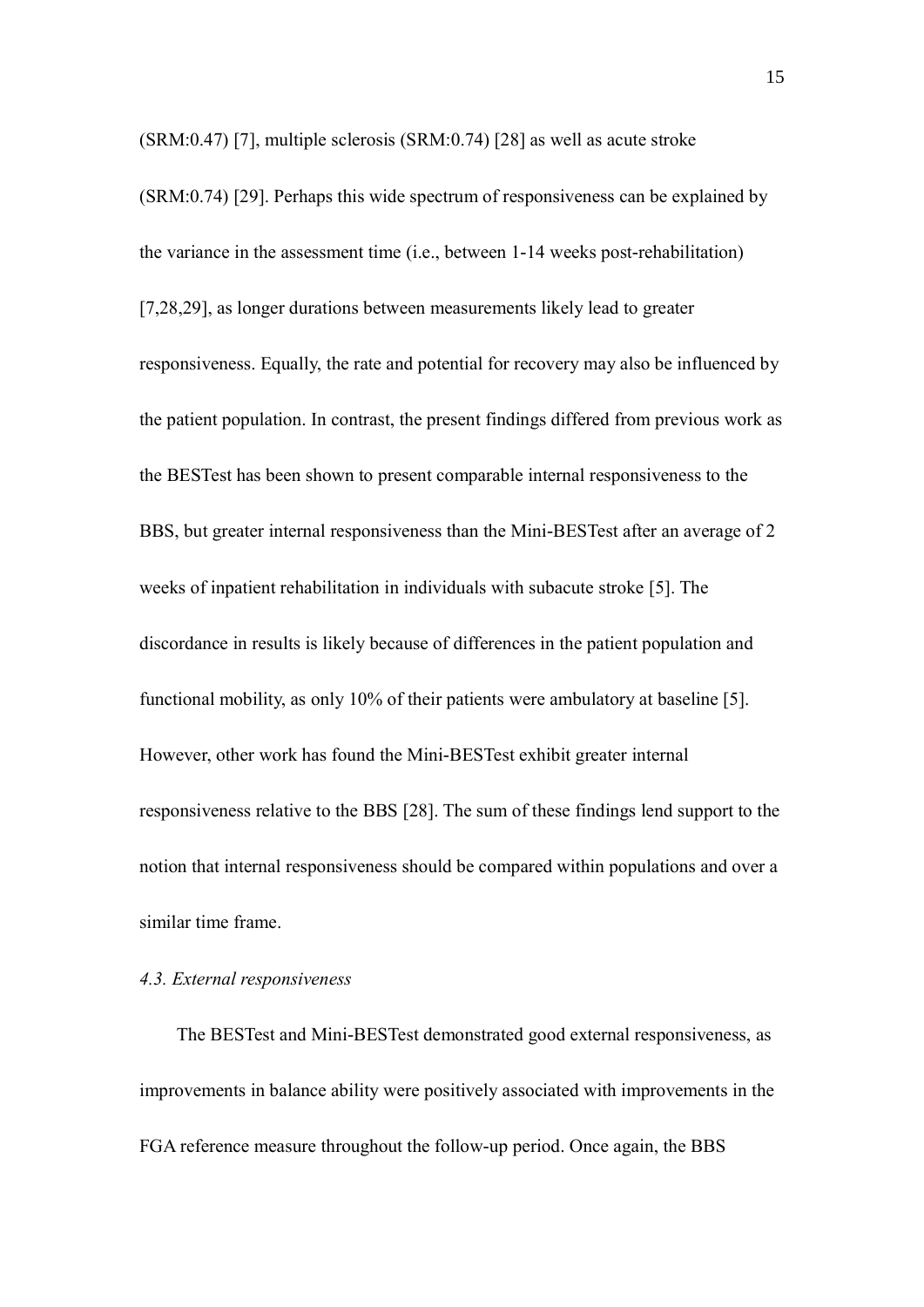exhibited the poorest responsiveness, as the change in BBS scores was not related to the FGA. Among the four balance tools examined, the BBS retained the greatest negative skewness, which steadily increased from -1.77 at 2 weeks post-TKA to -2.85 at 24 weeks post-TKA (Table 2); thus this may be suggestive of a ceiling effect.

The comparability of external responsiveness among balance tests remains mixed. In line with the present results, the Mini-BESTest has exhibited higher external responsiveness than the BBS in individuals with spinal cord injury [28] as well as multiple sclerosis [29]. Conversely, similar external responsiveness has been observed between the BESTest and the Mini-BESTest among subacute stroke patients [5], as well as between the Mini-BESTest and the BBS among patients with various balance deficits [14]. In contrast, other work has exposed higher external responsiveness in the BBS compared to the BESTest in individuals with chronic obstructive pulmonary disease [30]. Perhaps the discrepancy in findings may stem from differences in impairment characteristics between patient populations [14,28,29,30], differences in number of assessment sessions, the time gap between sessions [14,28,29,30], as well as differences in rehabilitation programs [14,28,29,30]. Altogether, these studies highlight the importance of a patient-specific evaluation of responsiveness in commonly used balance assessment tools.

#### *4.4. Limitations*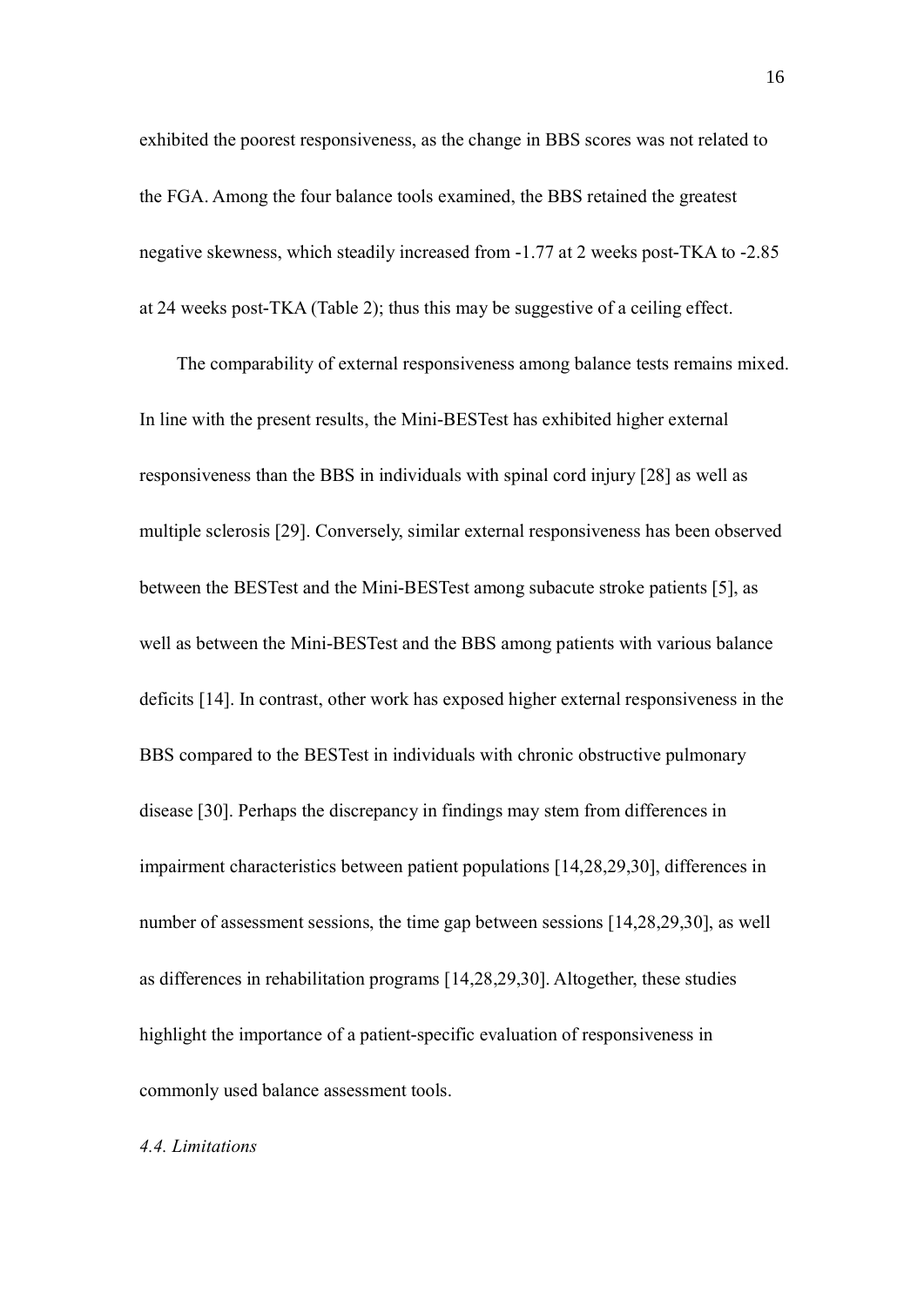These results may only be generalizable to individuals with unilateral TKA due to knee osteoarthritis. Additionally, although recovery from TKA should result in improvements in balance and gait, perhaps these improvements may not have been reflected in the same manner on the FGA as they were on the balance assessments.

# **5. Conclusion**

The BESTest demonstrated the highest internal and external responsiveness and is the ideal balance assessment tool for individuals with TKA. The Mini-BESTest is a reasonable option if time constraints are a concern, while the BBS is the least favored assessment tool. These findings are important as they contribute to the knowledge on best practices for the evaluation and interpretation of balance during TKA recovery.

# **Conflict of interest statement**

The authors have no conflict of interest to declare.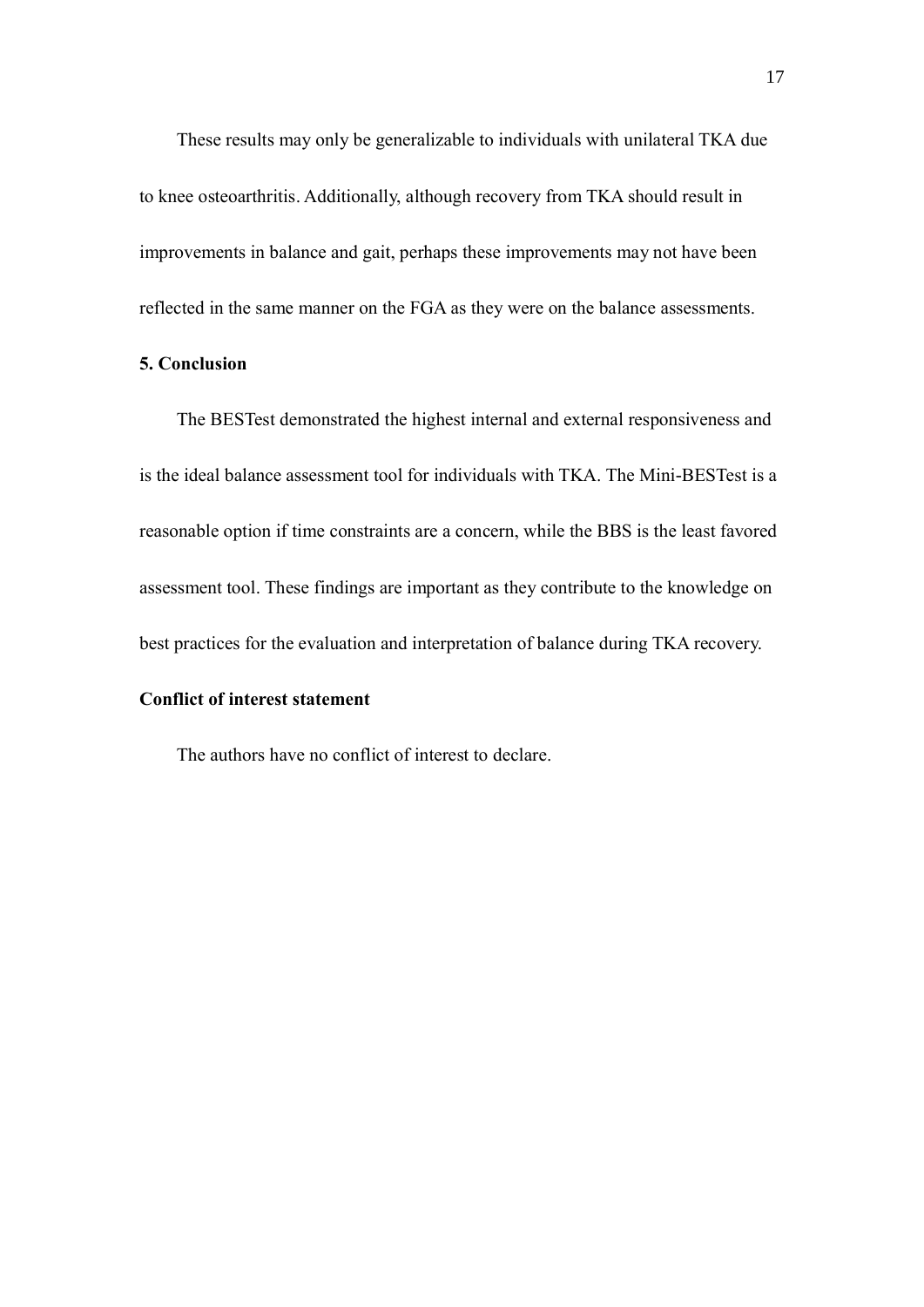## **References**

- [1] N.D. Carter, K.M. Khan, A. Mallinson, P.A. Janssen, A. Heinonen, M.A. Petit, H.A. McKay, Knee extension strength is a significant determinant of static and dynamic balance as well as quality of life in older community-dwelling women with osteoporosis, Gerontology. 48 (2002) 360-368.
- [2] P. Levinger, H.B. Menz, A.D. Morrow, E. Wee, J.A. Feller, J.R. Bartlett, N. Bergman, Lower limb proprioception deficits persist following knee replacement surgery despite improvements in knee extension strength, Knee. Surg. Sports. Traumatol. Arthrosc. 20 (2012) 1097-1103.
- [3] H. Matsumoto, M. Okuno, Y. Nakamura, K. Yamamoto, H. Hagino, Fall incidence and risk factors in patients after total knee arthroplasty, Arch. Orthop. Trauma. 132 (2012) 555-563.
- [4] R.J. Kearns, D.P. O'Connor, M.R. Brinker, Management of falls after total knee arthroplasty, Orthropedics. 31 (2008) 225.
- [5] B. Chinsongkram, N. Chaikeeree, V. Saengsirisuwan, F.B. Horak, R. Boonsinsukh, Responsiveness of the Balance Evaluation Systems Test (BESTest) in people with subacute stroke, Phys. Ther. 96 (2016) 1638-1647.
- [6] J.A. Husted, R.J. [Cook,](http://www.ncbi.nlm.nih.gov/pubmed/?term=Cook%20RJ%5BAuthor%5D&cauthor=true&cauthor_uid=10812317) V.T. [Farewell,](http://www.ncbi.nlm.nih.gov/pubmed/?term=Farewell%20VT%5BAuthor%5D&cauthor=true&cauthor_uid=10812317) D.D. [Gladman,](http://www.ncbi.nlm.nih.gov/pubmed/?term=Gladman%20DD%5BAuthor%5D&cauthor=true&cauthor_uid=10812317) Methods for assessing responsiveness: a critical review and recommendations, J. Clin. Epidemiol. 53 (2000) 459-468.
- [7] P. Jogi, S.J. Spaulding, A.A. Zecevic, T.J. Overend, J.F. Kramer, Comparison of the original and reduced versions of the Berg Balance Scale and the Western Ontario and McMaster Universities Osteoarthritis Index in patients following hip and knee arthroplasty, Phys. Canada.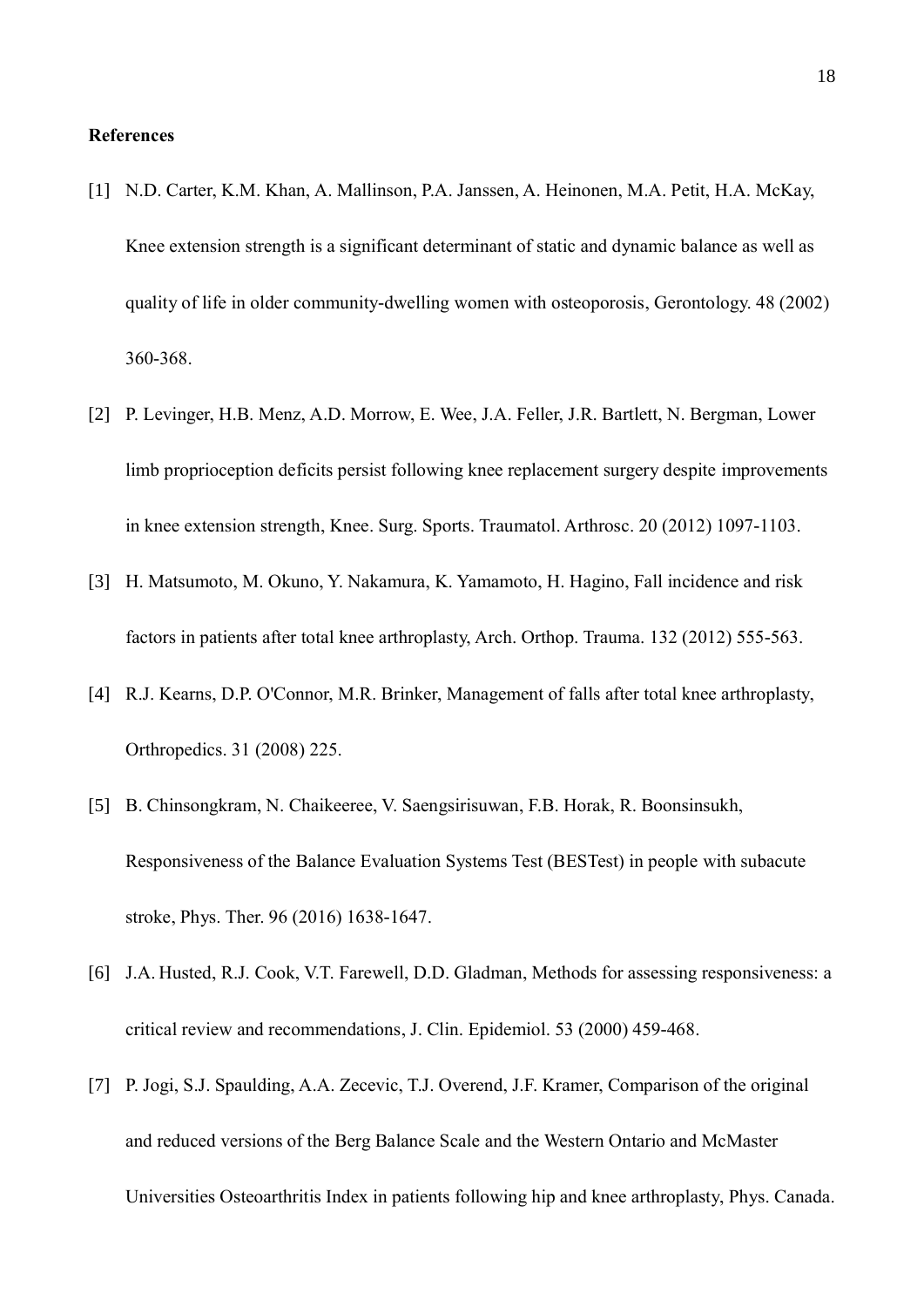63 (2011) 107-114.

- [8] H. Tanji, A.L. Gruber-Baldini, K.E. Anderson, I. Pretzer-Aboff, S.G. Reich, P.S. Fishman, W.J. Weiner, L.M. Shulman, A comparative study of physical performance measures in Parkinson's disease, Mov. Disord. 23 (2008) 1897-1905.
- [9] C.S. Tsang, L.R. Liao, R.C. Chung, M.Y. Pang, Psychometric properties of the Mini-Balance Evaluation Systems Test (Mini-BESTest) in community-dwelling individuals with chronic stroke, Phys, Ther, 93(2013) 1102-1145.
- [10] S.B. Gaikwad, H. Writer, Comparative study of Berg's Balance Scale and Balance Evaluation Systems Test in measuring outcome following balance training in Parkinson's patients, Indian. J. Physiother. Occup. Ther. 6 (2012) 269-274.
- [11] S.R. Piva, A.B. Gil, G.J. Almeida, A.M. DiGioia 3rd, T.J. Levison, G.K. Fitzgerald, A balance exercise program appears to improve function for patients with total knee arthroplasty: a randomized clinical trial, Phys. Ther. 90 (2010) 880-894.
- [12] F. Franchignoni, F. Horak, M. Godi, A. Nardone, A. Giordano, Using psychometric techniques to improve the Balance Evaluation System's Test: the mini-BESTest, J. Rehabil. Med. 42 (2010) 323-331.
- [13] P.K. Padgett, J.V. Jacobs, S.L. Kasser, Is the BESTest at its best? A suggested brief version based on interrater reliability, validity, internal consistency, and theoretical construct, Phys. Ther. 92 (2012) 1197-1207.
- [14] M. Godi, F. Franchignoni, M. Caligari, A. Giordano, A.M. Turcato, A. Nardone, Comparison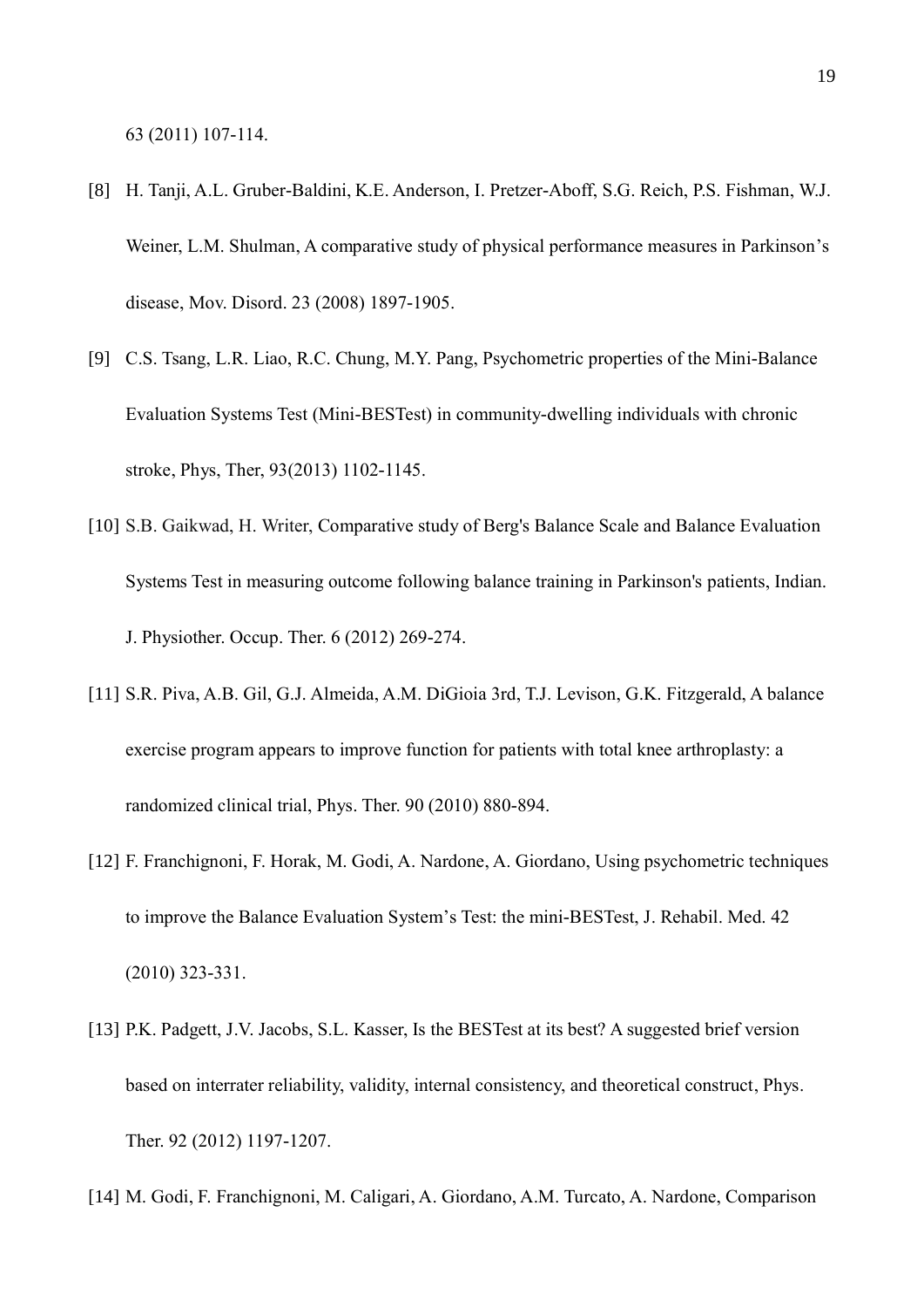of reliability, validity, and responsiveness of the Mini-BESTest and Berg Balance Scale in patients with balance disorders, Phys. Ther. 93 (2013) 158-167.

- [15] D.M. Kennedy, P.W. Stratford, D.L. Riddle, S.E. Hanna, J.D. Gollish, Assessing recovery and establishing prognosis following total knee arthroplasty, Phys. Ther. 88 (2008) 22-32.
- [16] A.C. Chan, M.Y. Pang, Assessing balance function in patients with total knee arthroplasty, Phys. Ther. 95 (2015) 1397-1407.
- [17] K.O. Berg, S.L. Wood-Dauphinee, J.I. Williams, B. Maki, Measuring balance in the elderly: validation of an instrument, Can. J. Public. Health. 83 (1992) S7-11.
- [18] A.L. Leddy, B.E. Crowner, G. M. Earhart, Functional gait assessment and balance evaluation system test: reliability, validity, sensitivity, and specificity for identifying individuals with Parkinson disease who fall, Phys. Ther. 91 (2011); 102-113.
- [19] D.M. Wrisley, G.F. Marchetti, D.K. Kuharsky, S.L. Whitney, Reliability, internal consistency, and validity of data obtained with functional gait assessment, Phys. Ther. 84 (2004) 906-918.
- [20] G.F. Marchetti, C.C. Lin, A. Alghadir, S.L. Whitney, Responsiveness and minimal detectable change of the dynamic gait index and functional gait index in persons with balance and vestibular disorders, J. Neurol. Phys. Ther. 38 (2014) 119-124.
- [21] M.G. Bulmer, Principles of Statistics., Dover Publications, New York, 1979.
- [22] D. Revicki, R.D. Hays, D. Cella, J. Sloan, Recommended methods for determining responsiveness and minimally important differences for patient-reported outcomes, J. Clin. Epidemiol. 61 (2008) 102-109.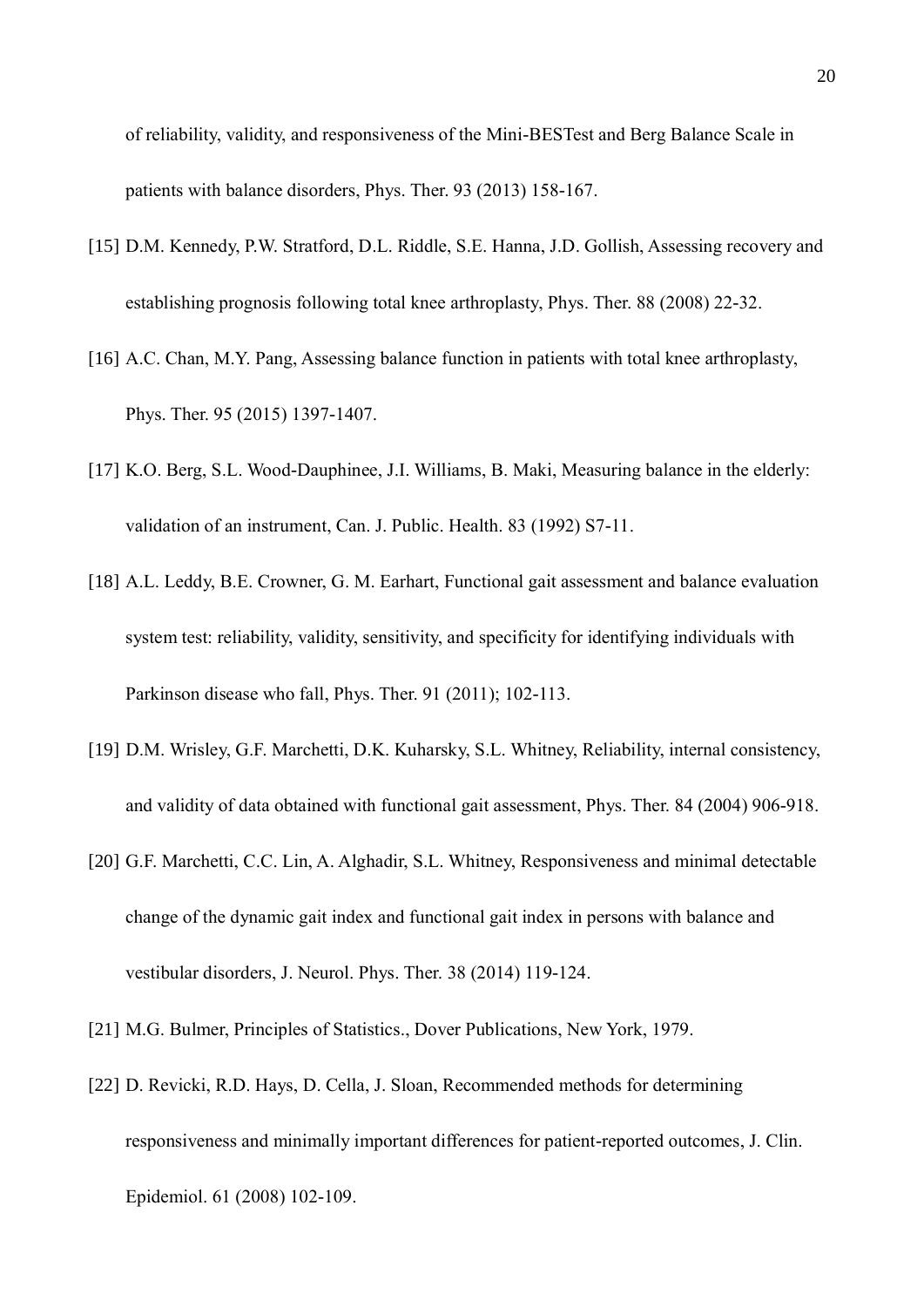- [23] J.H. Steiger, Tests for comparing elements of a correlation matrix, Psychol. Bull. 87 (1980) 245-251.
- [24] J. [Li ,](https://www.ncbi.nlm.nih.gov/pubmed/?term=Li%20J%5BAuthor%5D&cauthor=true&cauthor_uid=23412304) T. [Wu ,](https://www.ncbi.nlm.nih.gov/pubmed/?term=Wu%20T%5BAuthor%5D&cauthor=true&cauthor_uid=23412304) Z. [Xu ,](https://www.ncbi.nlm.nih.gov/pubmed/?term=Xu%20Z%5BAuthor%5D&cauthor=true&cauthor_uid=23412304) X. Gu, A pilot study of post-total knee replacement gait rehabilitation using lower limbs robot-assisted training system, Eur. J. Orthop. Surg. [Traumatol.](https://www.ncbi.nlm.nih.gov/pubmed/23412304) 24 (2014) 203-208.
- [25] S. [Romero,](https://www.ncbi.nlm.nih.gov/pubmed/?term=Romero%20S%5BAuthor%5D&cauthor=true&cauthor_uid=21937903) M.D. [Bishop,](https://www.ncbi.nlm.nih.gov/pubmed/?term=Bishop%20MD%5BAuthor%5D&cauthor=true&cauthor_uid=21937903) C.A. [Velozo,](https://www.ncbi.nlm.nih.gov/pubmed/?term=Velozo%20CA%5BAuthor%5D&cauthor=true&cauthor_uid=21937903) K. [Light,](https://www.ncbi.nlm.nih.gov/pubmed/?term=Light%20K%5BAuthor%5D&cauthor=true&cauthor_uid=21937903) Minimum detectable change of the Berg Balance Scale and Dynamic Gait Index in older persons at risk for falling, J. [Geriatr.](https://www.ncbi.nlm.nih.gov/pubmed/21937903) Phys. [Ther.](https://www.ncbi.nlm.nih.gov/pubmed/21937903) 34 (2011) 131-137.
- [26] T. [Tamura,](https://www.ncbi.nlm.nih.gov/pubmed/?term=Tamura%20T%5BAuthor%5D&cauthor=true&cauthor_uid=26899547) Y. [Otaka,](https://www.ncbi.nlm.nih.gov/pubmed/?term=Otaka%20Y%5BAuthor%5D&cauthor=true&cauthor_uid=26899547) S. [Konno,](https://www.ncbi.nlm.nih.gov/pubmed/?term=Konno%20S%5BAuthor%5D&cauthor=true&cauthor_uid=26899547) K. [Sadashima,](https://www.ncbi.nlm.nih.gov/pubmed/?term=Sadashima%20K%5BAuthor%5D&cauthor=true&cauthor_uid=26899547) T. [Tomatsu,](https://www.ncbi.nlm.nih.gov/pubmed/?term=Tomatsu%20T%5BAuthor%5D&cauthor=true&cauthor_uid=26899547) S. [Machida,](https://www.ncbi.nlm.nih.gov/pubmed/?term=Machida%20S%5BAuthor%5D&cauthor=true&cauthor_uid=26899547) The impaired balance systems identified by the BESTest in older patients with knee osteoarthritis, [PM.](https://www.ncbi.nlm.nih.gov/pubmed/?term=The+Impaired+Balance+Systems+Identified+by+the+BESTest+in+Older+Patients+With+Knee+Osteoarthritis) R. 8 (2016) 869-875.
- [27] C. Jacome, J. Cruz, A. Oliveira, A. Marques, Validity, reliability, and ability to identify fall status of the Berg Balance Scale, BESTest, Mini-BESTest, and Brief-BESTest in patients with COPD, Phys. Ther. 96 (2016) 1807-1815.
- [28] E. Ross, H. Purtill, M. Uszynski, S. Hayes, B. Casey, C. Browne, S. Coote, Cohort study comparing the Berg Balance Scale and the Mini-BESTest in people who have multiple sclerosis and are ambulatory, Phys. Ther. 96 (2016) 1448-1455.
- [29] P.K. Pardasaney, N.K. Latham, A.M. Jette, R.C. Wagenaar, P. Ni, M.D. Slavin, J.F. Bean, Sensitivity to change and responsiveness of four balance measures for community-dwelling older adults, Phys. Ther. 92 (2012) 388-397.